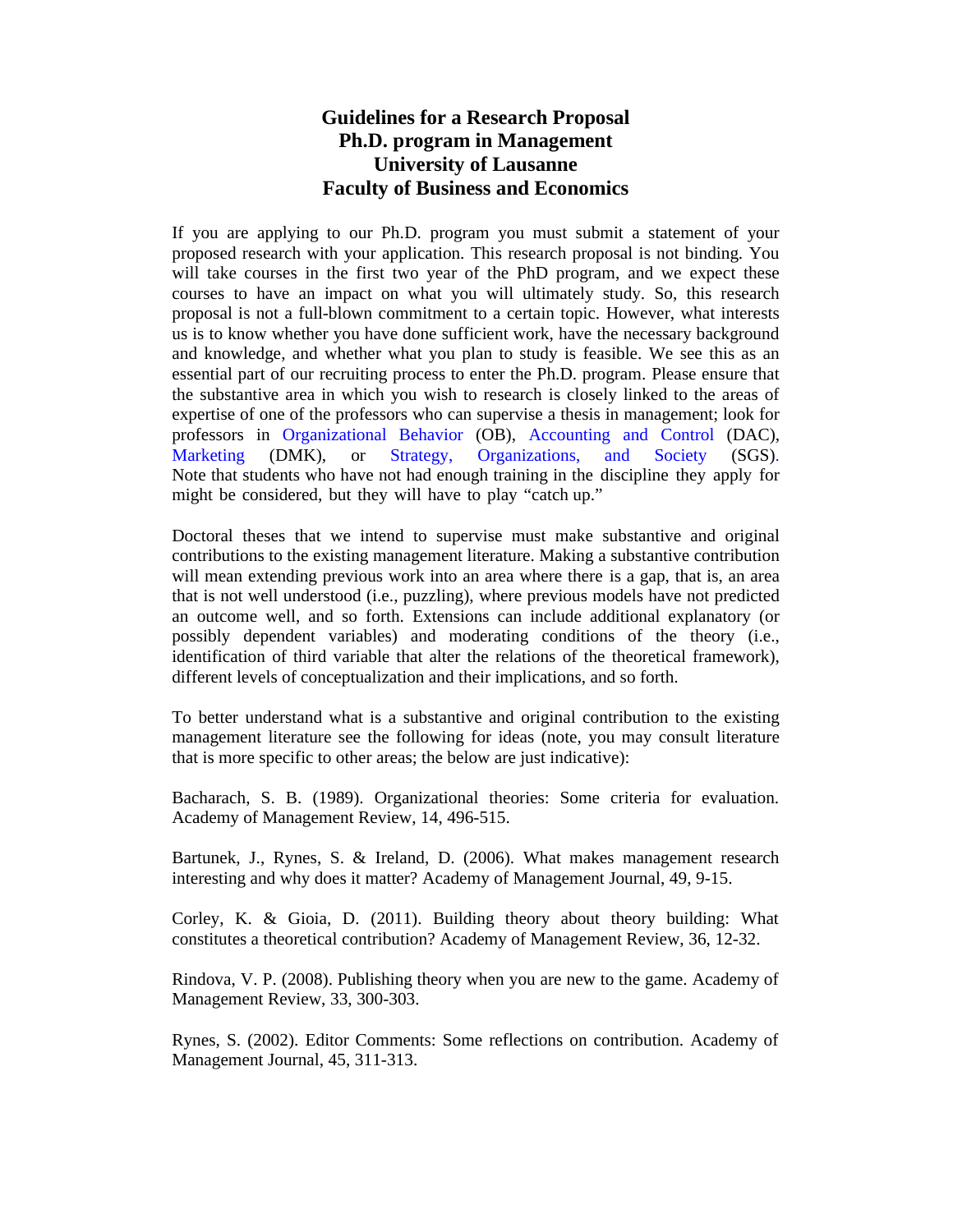Suddaby, R. (2010). Editor's comments: Construct clarity in theories of management and organization. Academy of Management Review, 35, 346-357.

#### **The research proposal: What we expect**

The proposal should have a minimum lengh of 1200 words and a maximum length of 1500 words (the reference list is included in the word count) and should be written in English. Please include word count at the top of your research proposal.

We are interested in knowing the broad area in which you want to undertake research, and specific issues within that area that are of interest.

The expectation is that this proposal will be for a piece of research that could form the basis of one chapter of a Ph.D. dissertation (it can be based on your Masters' thesis).

The proposal needs to be specific enough that we can say with a reasonable degree of confidence that at least most of what you propose to do can be done and is worth doing.

The proposal should at least contain the sections below (you don't need to label the sections according to what is written below, but you do need to ensure that you cover the substantive areas listed).

# **1. Title**

The title should clearly and succinctly convey the essence of the study.

#### **2. Research problem/research questions/hypotheses/significance.**

Here, the research problem that you seek to address should be made clear. What is the puzzle that you are trying to solve? Why is it a puzzle? Try to write the research problem in question format. The research problem should be very pointed and focused, but not to the extent that it becomes trivial.

You must identify why the problem is important (the questions that usually come to mind when reading problem statements are: "so what, who cares, what difference will it make to society?") In other words, the study should clearly be important and make some unique/significant contribution to theory and/or practice. What are the hypotheses that will be tested (i.e., a statement, in null or substantive form, indicated a relation or difference between the variables)?

#### **3. Basic literature review**

The literature reviewed (cite about 6 to 10 sources from peer-reviewed journals of international repute) should provide a strong enough theoretical and empirical foundation to support section 2 above (i.e., the research problems/questions should be distilled and naturally follow from the literature, which will also guide the hypotheses that need to be tested and predict the outcome of the study) and to set the tone of the study. The literature reviewed should provide the basis for the gap that you intend to fill with your study.